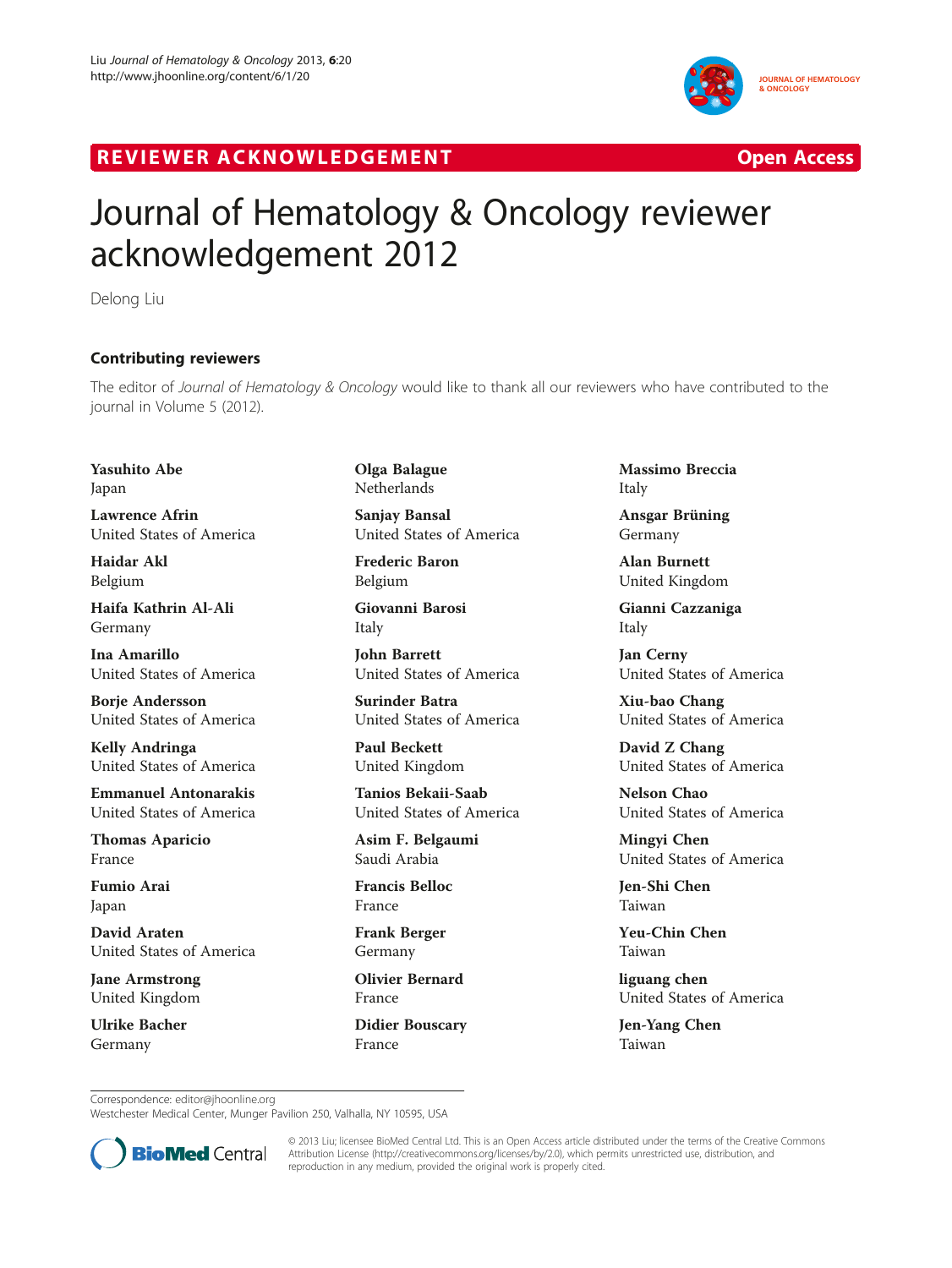Chong Chen United States of America

CS Chim China

Bertrand Coiffier France

Enrique Colado Spain

Brian Curtis United States of America

Zunyan Dai United States of America

Maria Delioukina United States of America

Enrico Derenzini Italy

Arjan Diepstra Netherlands

Joshua Doloff United States of America

Jia-Hong Dong China

Jeanette Doorduijn Netherlands

Elias Drakos Greece

Marc Earl United States of America

Thomas Efferth Germany

Avraham Eisbruch United States of America

Andreas Eisenreich Germany

Evgeniy Eruslanov United States of America

Emiliano Fabiani Italy

Franca Fagioli Italy

Hugo Fernandez United States of America

William Figg United States of America Alessandro Fornari Italy

Claudio Fozza Italy

Hui Fu United States of America

Seiji Fukuda Japan

Muhammad Furqan United States of America

Apar Kishor Ganti United States of America

Javid Gaziev Italy

Ulrich Germing Germany

Romi Ghose United States of America

Swati Goel United States of America

Gerard Grosveld United States of America

Jian Guan United States of America

Milena Gusella Italy

Claudia Haferlach Germany

Anne M.M.J. Hagemeijer Belgium

Jean-Luc Harousseau France

Moustapha Hassan Sweden

Shigetsugu Hatakeyama Japan

Georgia Hatzivassiliou United States of America

Grzegorz Helbig Poland

Nobuko Hijiya United States of America

Heather Himburg United States of America Jessica Hochberg United States of America

Akira Horikoshi Japan

Katsuyuki Hotta Japan

Jian Hou China

Chung-Tsen Hsueh United States of America

Zhenbo Hu United States of America

Xi Chun Hu China

Ruoqing Huang United States of America

Xuan Huang United States of America

Yao Huang United States of America

Tiangui Huang United States of America

klaudia hunter United States of America

Yasuo Imai Japan

Esma Isenovic United States of America

Martin Jädersten Sweden

Siegfried Janz United States of America

Elizabeth Jeffery United States of America

David Johnson United Kingdom

Edgar Jost Germany

Lawrence Jung United States of America

Marketa Kalinova Czech Republic

Rotem Karni Israel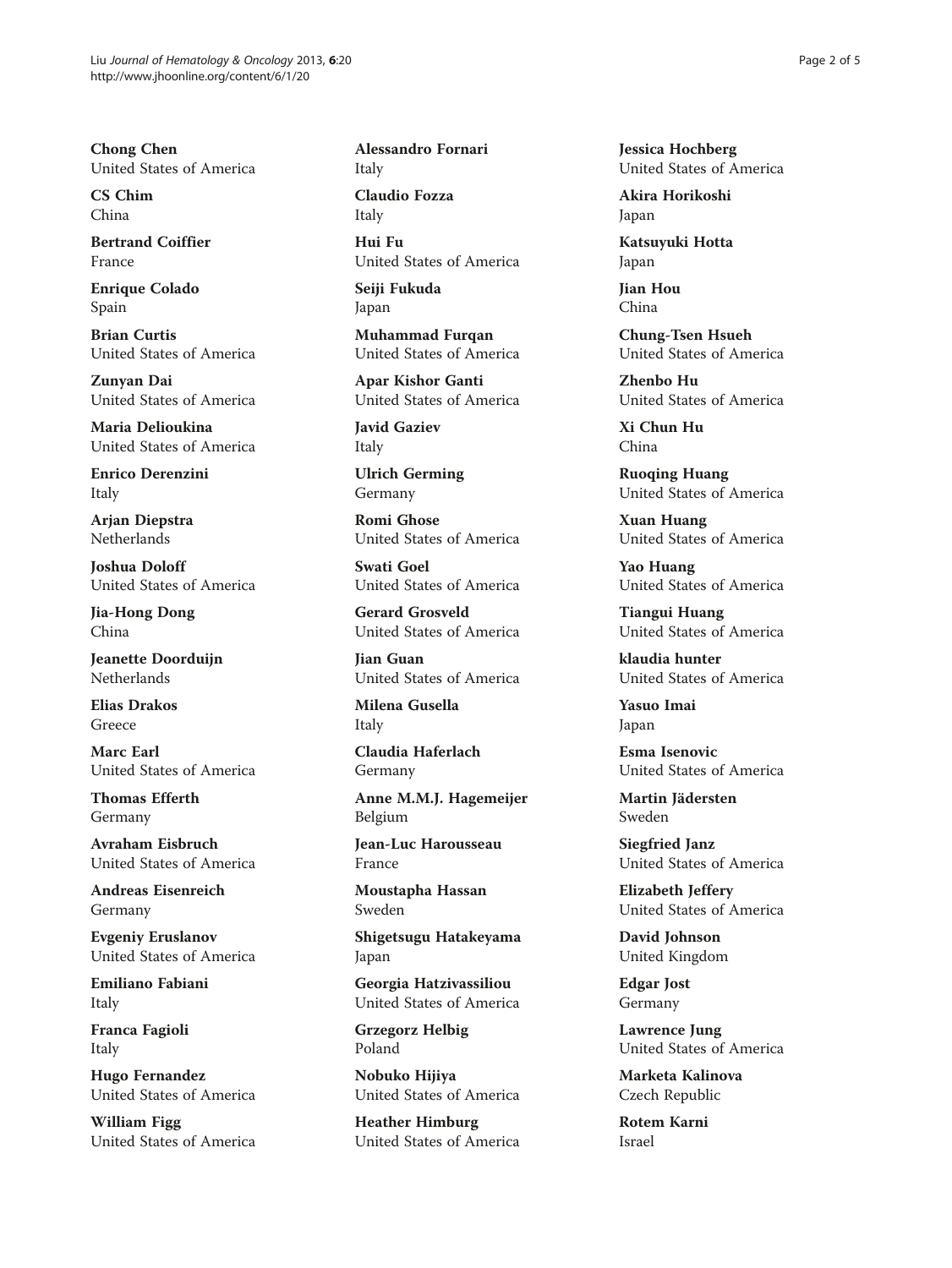Friederike Keating United States of America

Santosh Kesari United States of America

Won Seog Kim Korea South

Shinya Kimura Japan

Ulf Klein United States of America

Dong Hoe Koo Korea South

Ioannis Kotsianidis Greece

Ralf Kueppers Germany

Naoki Kunii Japan

Mei-Ling Kuo United States of America

Andrey Kuznetsov Austria

Yok Lam Kwong China

Michael La Quaglia United States of America

Jatinder Lamba United States of America

Gurpreet Lamba United States of America

Richard Larson United States of America

Tahir Latif United States of America

Ulrich Lehmann Germany

Carlos Leon Canada

Yangqiu Li China

Lei Li United States of America

David Linch United Kingdom Qi-Fa Liu China

Bei Liu United States of America

Zach liu United States of America

Paolo Lunghi Italy

Yupo Ma United States of America

Nicol Macpherson Canada

Ignazio Majolino Italy

Esther Manor Israel

Maurizio Margaglione Italy

Alberto Maria Martelli Italy

Giovanni Martinelli Italy

Olivia Martinez United States of America

Melanie McConnell New Zealand

Jason Merker United States of America

Yutaka Midorikawa Japan

Joseph Mikhael United States of America

Peppino Mirabelli Italy

Roberto Miranda United States of America

Jun Miyauchi Japan

Yasushi Miyazaki Japan

Hiroyuki Momota Japan

Patrick S. Moore United States of America Michael Morse United States of America

Toru Motokura Japan

Marek Mraz Czech Republic

Arend Mulder Netherlands

Antonino Musolino Italy

Marta Muzio Italy

Kyriaki Mystakidou Greece

Yona Nadir Israel

Shotaro Nakamura Japan

Steffan Nawrocki United States of America

Gustav Nilsonne Sweden

Maria D. Odero Spain

Shouichi Ohga Japan

Takayuki Ohguri Japan

Seiichi Okabe Japan

Barry O'Keefe United States of America

Yasuhiro Oki United States of America

Nicolas Ortonne France

Giuseppe Palumbo Italy

Ping-Ying Pan United States of America

Jen-Jung Pan United States of America

Sun Park Korea South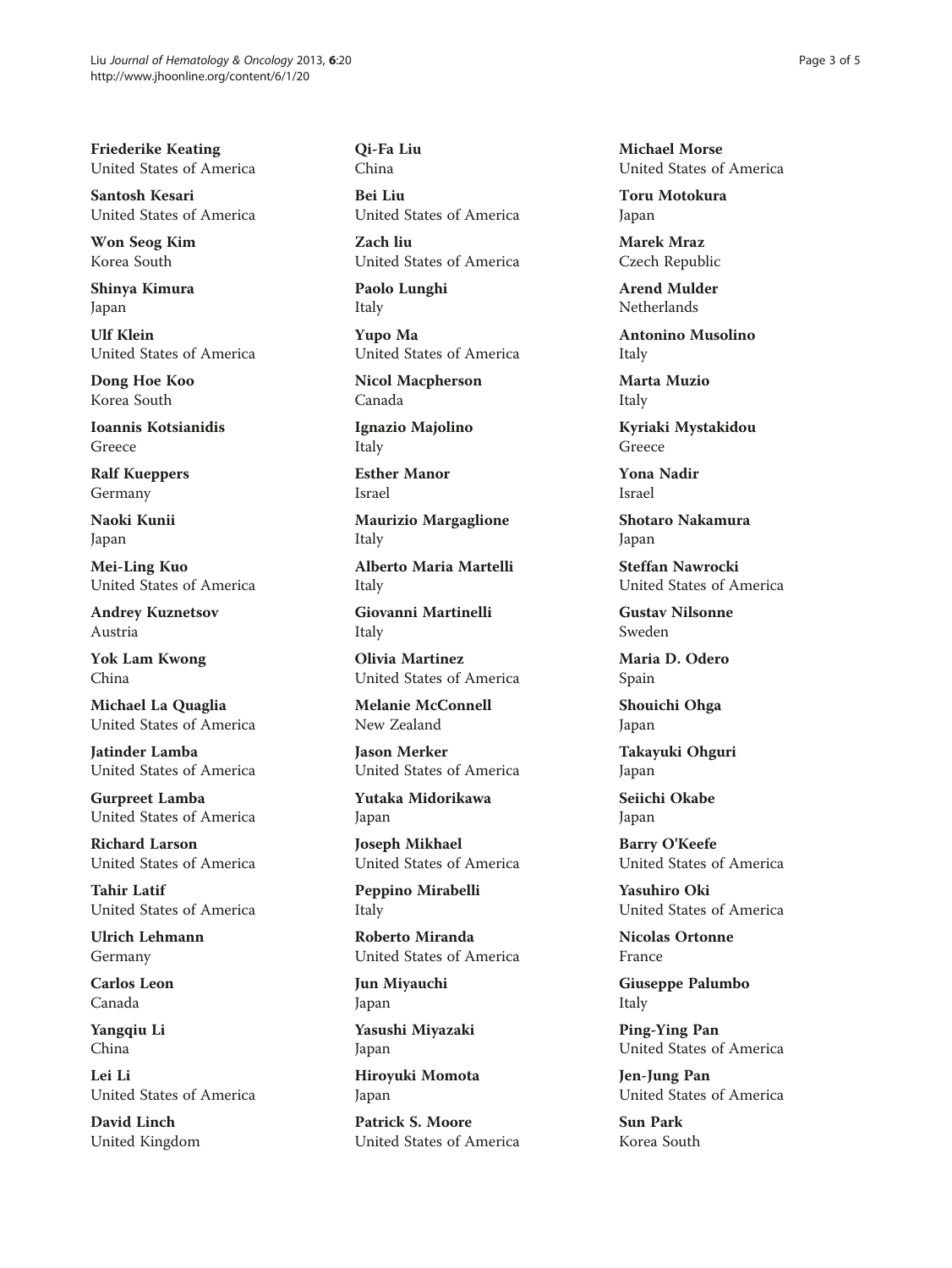In Hae Park Korea South

Wendy Parker Australia

Steven Pavletic United States of America

Marc Peeters Belgium

Alex Philchenkov Ukraine

Pier Paolo Piccaluga Italy

Josef Prchal United States of America

Christoph Röllig Germany

Peter Reimer Germany

Ruibao Ren United States of America

Thomas Renne Sweden

Carmelo Rizzari Italy

Vivek Roy United States of America

Soya Sam United States of America

Birgitta Sander Sweden

Rafael Santana Davila United States of America

Daniele Santini Italy

Marit Saunes Norway

Akira Sawaki Japan

Peter Sayeski United States of America

Devin Schellenberg Canada

Hideharu Sekine Japan

Lijian Shao United States of America

Nima Sharifi United States of America

Aubie Shaw United States of America

Changxian Shen United States of America

Adawiyah Suriza Shuib Malaysia

Said Sif United States of America

Nicola Silvestris Italy

Susan Slovin United States of America

Giedre Smailyte Lithuania

Eric Solary France

Wenru Song United States of America

Martin Sos United States of America

Wolfgang Sperr Austria

Keith Stewart United States of America

Jan Styczynski Poland

Weijing Sun United States of America

Kazutaka Sunami Japan

Monalisa Sur Canada

Julien Taieb France

Jerome Tamburini France

Angela Tan Australia

Susan Thorpe United Kingdom Kensei Tobinai Japan

Mauro Tognon Italy

Tomomi Toubai United States of America

Adrian Trifa Romania

Ching-Hwa Tsai Taiwan

William Tse United States of America

Saad Usmani United States of America

Remco van Doorn Netherlands

Amit Verma United States of America

Luis Villela Mexico

Edmund Waller United States of America

Naomi Walsh Ireland

Jianxiang Wang China

Sa Wang United States of America

Hongxia Wang China

Jing Wang China

Guoqing Wei China

JoEllen Welsh United States of America

Meir Wetzler United States of America

Alice Wong Hong Kong

David Wong United States of America

Nina Worel Austria